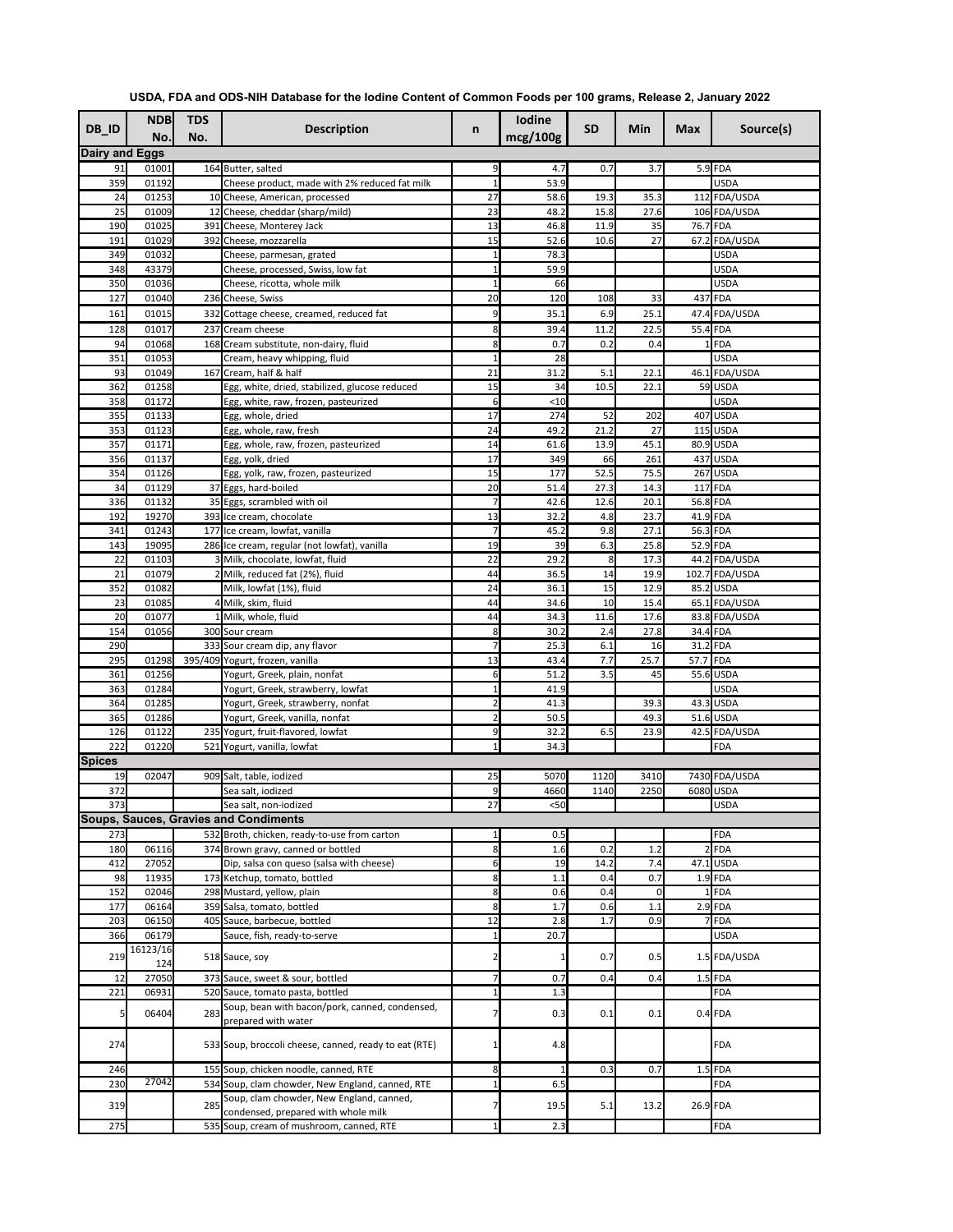| 276                  |       |         | 536 Soup, cream of potato, canned, RTE                                                     | $1\vert$       | 3.7      |                |                | <b>FDA</b>    |
|----------------------|-------|---------|--------------------------------------------------------------------------------------------|----------------|----------|----------------|----------------|---------------|
| 262                  |       |         | 367 Soup, ramen noodles, prepared with water                                               | 10             | 0.4      | 0.4            | 0              | 0.9 FDA/USDA  |
| 247                  |       |         | 156 Soup, tomato, canned, RTE                                                              | 8 <sup>1</sup> | 0.7      | 0.2            | 0.5            | $1.1$ FDA     |
| 231                  | 06742 |         | 537 Soup, vegetable beef, canned, RTE                                                      | 1              | 0.8      |                |                | <b>FDA</b>    |
|                      |       |         | Soup, vegetable beef, canned, condensed, prepared                                          |                |          |                |                |               |
| 312                  | 06471 | 157     | with water                                                                                 | 7              | 1.1      | 0.4            | 0.8            | $2$ FDA       |
| 277                  |       |         | 538 Soup, vegetable, canned, RTE                                                           | $\mathbf{1}$   | 0.9      |                |                | <b>FDA</b>    |
| <b>Baby Foods</b>    |       |         |                                                                                            |                |          |                |                |               |
| 302                  | 03165 |         | 730 Baby food, apples with berries                                                         |                | 0.1      | 0.1            | 0              | $0.3$ FDA     |
| 240                  | 03163 |         | 731 Baby food, apples with fruit other than berries                                        | 8 <sup>1</sup> | 0.1      | 0.1            | 0              | $0.2$ FDA     |
| 122                  | 03117 |         | 225 Baby food, applesauce                                                                  | 8              | 0.1      | 0.1            | 0              | $0.2$ FDA     |
| 298                  | 03143 |         | 717 Baby food, apricots with mixed fruit                                                   | $\overline{7}$ | 0.3      | 0.1            | 0.2            | $0.4$ FDA     |
| 157                  | 43546 |         | 313 Baby food, bananas                                                                     | 8              | 0.1      | 0.1            | 0              | $0.4$ FDA     |
| 123                  | 03131 |         | 226 Baby food, peaches                                                                     | 19             | 0.2      | 0.2            | 0.1            | $0.9$ FDA     |
| 124                  | 03133 |         | 227 Baby food, pears                                                                       | 8              | 0.1      | $\overline{0}$ | 0.1            | $0.2$ FDA     |
| 296                  | 03159 |         | 713 Baby food, pears and pineapple                                                         | 7              | 0.2      | 0.1            | 0              | $0.3$ FDA     |
| 297                  |       |         | 714 Baby food, plums/prunes with apples or pears                                           | 7              | 0.6      | 0.7            | 0              | $2.2$ FDA     |
| 241                  | 03139 |         | 736 Baby food, prunes                                                                      | $\mathbf{1}$   | 1.5      |                |                | <b>FDA</b>    |
| 125                  | 03166 |         | 230 Baby food, juice, apple                                                                | 8              | 1.6      | 1.4            | 0.2            | $3.8$ FDA     |
| 237                  | 44074 |         | 712 Baby food, juice, grape                                                                | 8              | 1.1      | 0.6            | 0.3            | $1.8$ FDA     |
| 236                  | 43408 |         | 711 Baby food, juice, pear                                                                 | 8              | 0.5      | 0.3            | 0.2            | $1.1$ FDA     |
| 117                  | 03100 |         | 218 Baby food, carrots                                                                     | 8              | 0.4      | 0.2            | 0.2            | $0.9$ FDA     |
| 118                  | 03092 |         | 219 Baby food, green beans                                                                 | 8              | 0.2      | 0.1            | 0.1            | $0.4$ FDA     |
| 121                  | 03121 |         | 223 Baby food, peas                                                                        | 8              | 0.2      | 0.1            | 0              | $0.4$ FDA     |
| 159                  | 03105 |         | 320 Baby food, squash                                                                      | 8              | 0.2      | 0.1            | 0.1            | $0.3$ FDA     |
| 120                  | 03109 |         | 221 Baby food, sweet potatoes                                                              | 8 <sup>1</sup> | 0.3      | 0.2            | 0.2            | $0.8$ FDA     |
| 119                  | 03279 |         | 220 Baby food, vegetables, mixed                                                           | 8              | 0.4      | 0.2            | 0.2            | $0.7$ FDA     |
| 278                  |       |         | 701 Baby food, cereal, mixed, prepared with water                                          | 8 <sup>1</sup> | 0.1      | 0.1            | 0              | $0.2$ FDA     |
|                      |       |         | Baby food, cereal, oatmeal with fruit, prepared with                                       |                |          |                |                |               |
| 300                  |       | 725     | water                                                                                      | 7              |          | 0.1            | 01             | $0.1$ FDA     |
| 258                  |       |         | 323 Baby food, cereal, oatmeal, prepared with water                                        | 8              | 0.1      | 0.1            | 0              | $0.4$ FDA     |
| 259                  |       |         | 324 Baby food, cereal, rice, prepared with water                                           | 19             | 0.2      | 0.2            | 0              | $0.8$ FDA     |
| 238                  | 43523 |         | 721 Baby food, fruit yogurt dessert                                                        | 8              | 19.7     | 4.7            | 13.7           | 28.6 FDA      |
| 257                  |       |         | 317 Baby food, biscuits, teething                                                          | 8 <sup>1</sup> | 14.6     |                |                | 23 FDA        |
| 299                  | 03214 |         | 723 Baby food, cookies, arrowroot                                                          | 8              | 8.9      | 2.2            | 6.1            | 13.4 FDA/USDA |
| 280                  |       |         | 733 Baby food, finger foods, puffed snack<br>papy rood, miger rood, baked product, cereal, | $\mathbf{1}$   | 1.2      |                |                | <b>FDA</b>    |
| 432                  | 42284 |         |                                                                                            | $\mathbf{1}$   | < 10     |                |                | <b>USDA</b>   |
| 114                  | 03069 |         | 214 Baby food, chicken noodle dinner                                                       | 8              | 0.9      | 0.5            | 0.6            | $2$ FDA       |
| 301                  | 43008 |         | 726 Baby food, chicken with rice                                                           |                | 0.7      | 0.5            | 0              | $1.3$ FDA     |
|                      |       |         |                                                                                            |                |          |                |                |               |
| 279                  |       |         | 732 Baby food, macaroni and cheese with vegetables                                         |                | 5.9      | 0.8            | 4.2            | $6.4$ FDA     |
| 115                  | 03045 |         | 215 Baby food, pasta, tomato and beef                                                      | 8 <sup>1</sup> | 1.9      | 0.3            | 1.5            | $2.4$ FDA     |
|                      |       |         |                                                                                            |                |          |                |                |               |
| 242                  | 03046 |         | 737 Baby food, ravioli, cheese-filled, with tomato sauce                                   | 1              | 4.7      |                |                | <b>FDA</b>    |
| 111                  | 03002 |         | 205 Baby food, beef and broth/gravy                                                        | 8 <sup>1</sup> | 1.3      | 0.8            | 0.4            | 3 FDA         |
| 343                  | 03013 |         | 207 Baby food, chicken and broth/gravy                                                     |                | 27.9     | 8.2            | 10.6           | 35.1 FDA      |
| 160                  | 03016 |         | 328 Baby food, turkey and broth/gravy                                                      | 8              |          | 0.2            | 0.6            | $1.2$ FDA     |
| 116                  | 03083 |         | 216 Baby food, turkey and rice                                                             | 8 <sup>1</sup> | 0.4      | 0.2            | 0              | $0.6$ FDA     |
| 112                  | 03055 |         | 211 Baby food, vegetables and beef                                                         | 8 <sup>1</sup> | 0.8      | 0.2            | 0.5            | $1.1$ FDA     |
| 113                  | 03073 |         | 212 Baby food, vegetables and chicken                                                      | 8              | 0.6      | 0.2            | 0.4            | $0.9$ FDA     |
| 239                  | 03085 |         | 728 Baby food, vegetables and turkey                                                       | 8 <sup>1</sup> | 1.2      | 0.8            | 0              | $2.6$ FDA     |
|                      |       |         | Baby food, Infant formula, milk-based, iron fortified,                                     |                |          |                |                |               |
| 249                  |       | 202/734 | ready-to-feed                                                                              | 8              | 13.2     | 1.6            | 11.6           | 15.5 FDA      |
| 321                  |       |         | 309/735 Baby food, Infant formula, soy-based, ready-to-feed                                | 8 <sup>1</sup> | 11.1     | 4.4            | 0.6            | 15.4 FDA      |
| 283                  |       |         | 738 Baby food, water, baby, bottled                                                        | $\mathbf{1}$   | 0.1      |                |                | <b>FDA</b>    |
| <b>Fats and Oils</b> |       |         |                                                                                            |                |          |                |                |               |
| 90                   | 04691 |         | 162 Margarine, salted                                                                      | 8 <sup>1</sup> | 1.6      | 1.5            | 0.5            | $3.9$ FDA     |
| 92                   | 04018 |         | 166 Mayonnaise, regular, bottled                                                           | 8              | 5.9      | 0.9            |                | $7.6$ FDA     |
| 182                  | 04053 |         | 378 Oil, olive                                                                             | 8              | 0.3      | 0.2            | 0.1            | $0.5$ FDA     |
| 183                  | 04044 |         | 379 Oil, vegetable                                                                         | 8 <sup>l</sup> | $\Omega$ | $\Omega$       | 0l             | 0FDA          |
| 433                  | 43016 |         | Salad dressing, coleslaw, bottled                                                          | $\mathbf{1}$   | < 10     |                |                | <b>USDA</b>   |
|                      |       |         | Salad dressing, creamy/buttermilk type, low-calorie,                                       |                |          |                |                |               |
| 329                  | 43215 | 376     | bottled                                                                                    | 7              | 12.7     |                | 9.2            | 14.7 FDA      |
| 328                  |       | 375     | Salau uressing, creamy/buttermik type, regular,                                            | $\overline{7}$ | 8.4      | 1.6            | 7.1            | 11.9 FDA      |
| 181                  | 04114 |         | 377 Salad dressing, Italian, regular, bottled                                              | 8              | 0.8      | 0.4            | 0.4            | $1.7$ FDA     |
| 217                  | 04640 |         | 516 Salad dressing, ranch, low-calorie, bottled                                            | $\mathbf{1}$   | 8.2      |                |                | <b>FDA</b>    |
| 218                  | 04639 |         | 517 Salad dressing, ranch, regular, bottled                                                | $\overline{4}$ | 11.6     | 5.6            | 7.2            | 19 FDA/USDA   |
| Fruit                |       |         |                                                                                            |                |          |                |                |               |
| 54                   | 09003 |         | 78 Apple, red, with peel, raw                                                              | 20             | 0.1      | 0.1            | 0              | $0.6$ FDA     |
| 59                   | 09020 |         | 84 Applesauce, bottled                                                                     | 8              | 0.2      | 0.1            | 0              | $0.4$ FDA     |
| 324                  | 09026 |         | 348 Apricots, canned in heavy/light syrup                                                  | $\overline{7}$ | 6.2      | 5              | 1.3            | 15.4 FDA      |
| 67                   | 09037 |         | 97 Avocado, raw                                                                            | 20             | 0.6      | 0.8            | $\overline{0}$ | $3.4$ FDA     |
| 56                   | 09040 |         | 80 Banana, raw                                                                             | 20             | 0.3      | 0.8            | $\overline{0}$ | $3.5$ FDA     |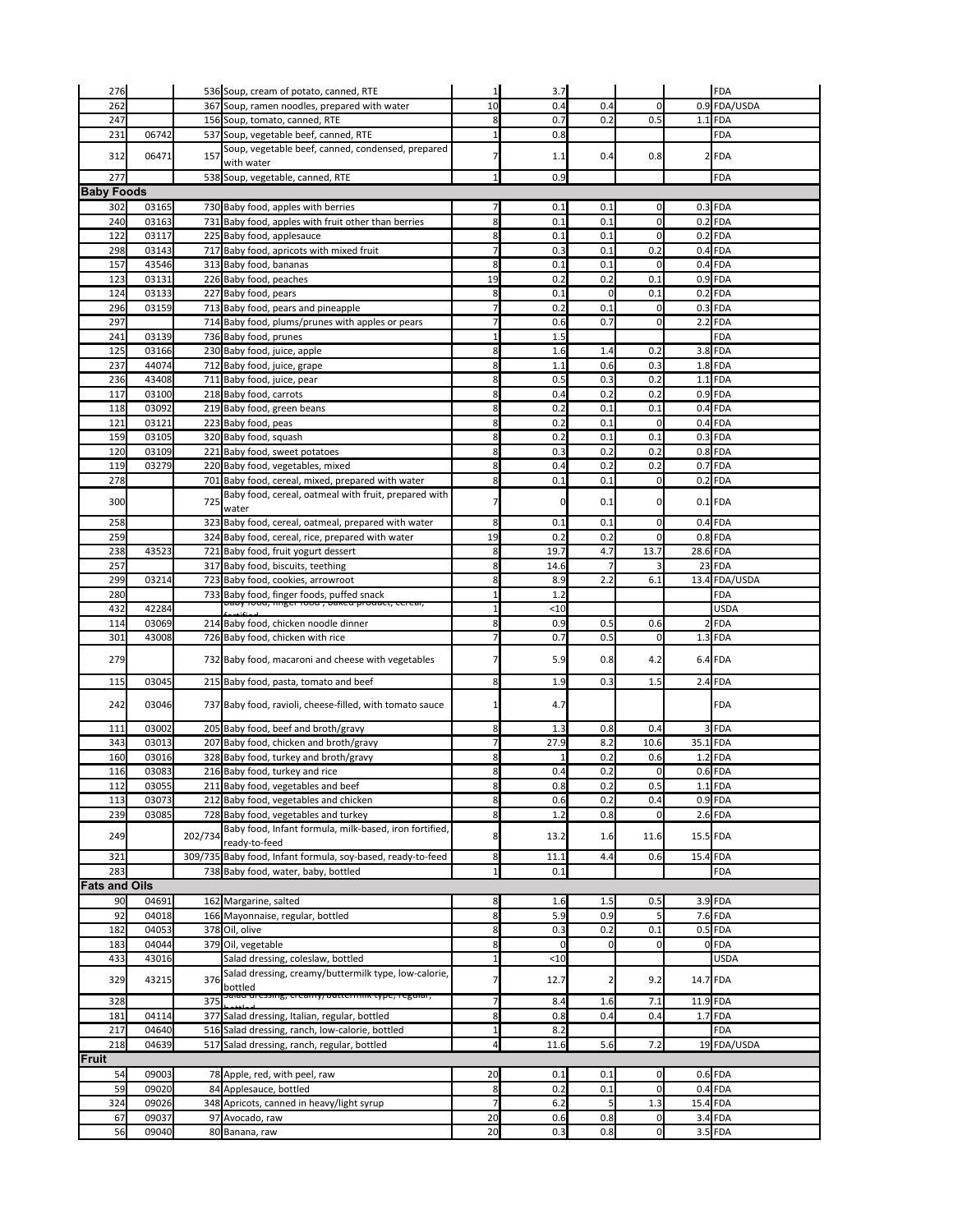| 196                          | 09050          |     | 398 Blueberries, raw                                                                                                                | 13                   | 0.3        | 0.3          | 0.1                        | $1.1$ FDA              |
|------------------------------|----------------|-----|-------------------------------------------------------------------------------------------------------------------------------------|----------------------|------------|--------------|----------------------------|------------------------|
| 64                           | 09181          |     | 89 Cantaloupe, raw/frozen                                                                                                           | 20                   | 0.3        | 0.2          | 0.1                        | $0.8$ FDA              |
| 62                           | 09099          |     | 87 Fruit cocktail, canned in light syrup                                                                                            | 8                    | 4.9        | 2.7          | 0.3                        | 10.3 FDA               |
| 65                           | 09111          |     | 92 Grapefruit, raw                                                                                                                  | 20                   | 0.2        | 0.1          | $\overline{0}$             | $0.3$ FDA              |
| 63                           | 09132          |     | 88 Grapes, seedless, red/green, raw                                                                                                 | 20                   | 0.4        | 0.2          | 0.2                        | $1.1$ FDA              |
| 153                          | 09193          |     | 299 Olives, black, pitted                                                                                                           | 8                    | 2.6        | 1.3          | 1.2                        | $5.2$ FDA              |
| 55                           | 09200          |     | 79 Orange, raw                                                                                                                      | 20                   | 0.2        | 0.1          | 0.1                        | $0.5$ FDA              |
| 345                          | 09239          |     | 254 Peach, canned in light/medium syrup                                                                                             | $\overline{7}$       | 6.2        | 3.6          | 1.3                        | 10.2 FDA               |
| 58                           | 09236          |     | 83 Peach, raw/frozen                                                                                                                | 20                   | 0.3        | 0.5          | 0.1                        | $2.6$ FDA              |
| 346                          | 09256          |     | 255 Pear, canned in light syrup                                                                                                     | 7                    | 0.1        |              | 0.1                        | $0.2$ FDA              |
| 60                           | 09252          |     | 85 Pear, with peel, raw                                                                                                             | 20<br>$\overline{7}$ | 0.1        | 0.2          | $\overline{0}$             | $0.7$ FDA              |
| 309<br>194                   | 09354<br>09266 |     | 93 Pineapple, canned in juice<br>396 Pineapple, raw/frozen                                                                          | 13                   | 1.8<br>0.3 | 2.3<br>0.2   | 0.6<br>0.1                 | $7.1$ FDA<br>$0.6$ FDA |
| 66                           | 09298          |     | 95 Raisins                                                                                                                          | 8                    | 2.3        | 0.8          | 0.8                        | $3.5$ FDA              |
| 61                           | 09316          |     | 86 Strawberries, raw/frozen                                                                                                         | 20                   | 0.4        | 0.3          | 0.1                        | $1.6$ FDA              |
| 57                           | 09326          |     | 81 Watermelon, raw/frozen                                                                                                           | 20                   | 0.2        | 0.2          | $\overline{0}$             | $0.8$ FDA              |
| Vegetables                   |                |     |                                                                                                                                     |                      |            |              |                            |                        |
| 74                           | 11012          |     | 115 Asparagus, fresh/frozen, boiled                                                                                                 | 20                   | 0.8        | 0.8          | $\overline{0}$             | $3.9$ FDA              |
| 340                          | 11084          |     | 131 Beets, canned                                                                                                                   | $\overline{7}$       | 0.4        | 0.4          | 0.1                        | $1.2$ FDA              |
| 72                           | 11742          |     | 113 Broccoli, fresh/frozen, boiled                                                                                                  | 20                   | 0.5        | 0.6          | 0                          | $2.7$ FDA              |
| 140                          | 11099          |     | 263 Brussels sprouts, fresh/frozen, boiled                                                                                          | 20                   | 0.5        | 0.5          | $\mathbf 0$                | $1.6$ FDA              |
| 331                          | 11110          |     | 110 Cabbage, fresh, boiled                                                                                                          | 8                    | 0.1        | 0.1          | $\mathbf 0$                | $0.3$ FDA              |
| 204                          | 11109          |     | 406 Cabbage, raw                                                                                                                    | 12                   | 0.4        | 0.4          | $\mathbf 0$                | $1$ FDA                |
| 175                          | 11960          |     | 356 Carrot, baby, raw                                                                                                               | 20                   | 1.4        |              | $\mathbf 0$                | $3.5$ FDA              |
| 313                          | 11125          |     | 259 Carrot, fresh, peeled, boiled                                                                                                   | $\overline{7}$       | 0.5        | 0.6          | $\overline{0}$             | $1.6$ FDA              |
| 75                           | 11136          |     | 116 Cauliflower, fresh/frozen, boiled                                                                                               | 20                   | 0.6        | 0.8          | $\mathbf 0$                | 3 FDA                  |
| 73                           | 11143          |     | 114 Celery, raw                                                                                                                     | 20                   | 1.6        | 2.2          | $\overline{0}$             | $8.9$ FDA              |
| 70                           | 11162          |     | 108 Collards, fresh/frozen, boiled                                                                                                  | 20                   | 1.4        | 1.4          | $\mathbf 0$                | $6.3$ FDA              |
| 45<br>44                     | 11172<br>11179 |     | 55 Corn, canned<br>54 Corn, frozen, boiled                                                                                          | 8<br>20              | 0.5<br>0.4 | 0.3<br>0.4   | 0.1<br>$\overline{0}$      | $0.9$ FDA<br>$1.4$ FDA |
| 79                           | 11206          |     | 123 Cucumber, peeled, raw                                                                                                           | 20                   | 0.6        | 0.5          | 0.1                        | $2.1$ FDA              |
| 315                          | 11210          |     | 265 Eggplant, fresh, without peel, boiled                                                                                           | 14                   | 0.2        | 0.2          | 0                          | $1$ FDA                |
| 250                          |                |     | 410 Eggplant, with peel, baked                                                                                                      | 12                   | 0.7        | 0.5          | 0                          | $1.4$ FDA              |
| 78                           | 11729          |     | 122 Green beans, canned, drained solids                                                                                             | 8                    | 0.4        | 0.5          | $\overline{0}$             | $1.2$ FDA              |
| 77                           | 11061          |     | 121 Green beans, fresh/frozen, boiled                                                                                               | 20                   | 0.6        | 0.8          | 0                          | $2.6$ FDA              |
| 71                           | 11252          |     | 109 Lettuce, iceberg, raw                                                                                                           | 20                   | 0.3        | 0.5          | 0                          | $1.8$ FDA              |
| 176                          | 11253          |     | 357 Lettuce, leaf, raw                                                                                                              | 20                   | 1.2        | 1.8          | 0.1                        | 8 FDA                  |
| 36                           | 11032          |     | 42 Lima beans, immature, frozen, boiled                                                                                             | 8                    | 0.3        | 0.4          | $\overline{0}$             | $0.9$ FDA              |
| 142                          | 11584          |     | 268 Mixed vegetables, frozen, boiled                                                                                                | 8                    | 0.4        | 0.3          | $\mathbf 0$                | $\overline{0.9}$ FDA   |
| 141                          | 11260          |     | 264 Mushrooms, raw                                                                                                                  | 20                   | 0.3        | 0.1          | 0.1                        | $0.6$ FDA              |
| 434                          |                |     | Nori, seaweed, dried                                                                                                                | 3                    | 2320       | 618          | 1640                       | 2850 USDA              |
| 317                          | 11279          |     | 267 Okra, fresh/frozen, boiled                                                                                                      | $\overline{7}$       |            | 0.6          | 0.3                        | $1.8$ FDA              |
| 82<br>37                     | 11282<br>11313 |     | 128 Onion, mature, raw<br>46 Peas, green, fresh/frozen, boiled                                                                      | 20<br>8              | 0.4<br>0.2 | 0.4<br>0.4   | 0<br>0                     | $1.6$ FDA<br>$1$ FDA   |
| 80                           | 11333          |     | 125 Pepper, bell, green, raw                                                                                                        | 20                   | 0.4        | 0.6          | 0.1                        | $2.7$ FDA              |
| 89                           | 11937          |     | 161 Pickles, dill, cucumber                                                                                                         | 8                    | 0.7        | 0.6          | 0.3                        | $1.7$ FDA              |
| 83                           | 11367          |     | 136 Potato, peeled, boiled                                                                                                          | 20                   | 0.3        | 0.4          | $\overline{0}$             | $1.2$ FDA              |
| 84                           | 11674          |     | 137 Potato, with peel, baked                                                                                                        | 20                   |            | 1.5          | $\overline{0}$             | 7 FDA                  |
| 293                          | 11371          |     | 354 Potatoes, mashed, prepared from fresh                                                                                           | $\overline{7}$       | 6.2        | 3.6          | 3.8                        | 14.2 FDA               |
| 220                          | 11549          |     | 119/519 Sauce, tomato, canned/bottled                                                                                               | 8                    |            | 0.5          | $\overline{0}$             | $1.5$ FDA              |
| $\mathbf{1}$                 | 11458          |     | 107 Spinach, fresh/frozen, boiled                                                                                                   | 8                    | 3.9        | 2.9          | $\mathbf{1}$               | $8.1$ FDA              |
| 206                          | 11457          |     | 408 Spinach, raw                                                                                                                    | 12                   |            | 3            | 2.1                        | 10.8 FDA               |
| 332                          | 11468          |     | 124 Squash, summer, fresh/frozen, boiled                                                                                            | 8                    | 0.3        | 0.1          | 0.1                        | $0.5$ FDA              |
| 205                          | 11478          |     | 407 Squash, summer, zucchini, fresh/frozen, boiled<br>$\overline{\phantom{a}}$ วนุ่นasn, winter (riubbaru or acorri), iresin/nozen, | 12                   | 0.4        | 0.3          | 0.1                        | $1$ FDA                |
| 81                           | 11644          | 126 |                                                                                                                                     | 8                    | 0.2        | 0.4          | 0                          | $0.9$ FDA              |
| 195                          | 11508          |     | 397 Sweet potato, baked, peel removed                                                                                               | 13<br>$\overline{7}$ | 1.3<br>0.7 | $\mathbf{1}$ | $\mathbf 0$                | 3 FDA<br>$2.3$ FDA     |
| 325<br>76                    | 11514          |     | 358 Sweet potato, canned                                                                                                            |                      |            | 0.8          | $\mathbf 0$                |                        |
| 316                          | 11529<br>11567 |     | 117 Tomato, raw<br>266 Turnip, fresh/frozen, boiled                                                                                 | 20<br>$\overline{7}$ | 0.3<br>0.3 | 0.2<br>0.2   | $\mathbf 0$<br>$\mathbf 0$ | $0.8$ FDA<br>$0.5$ FDA |
| Legumes                      |                |     |                                                                                                                                     |                      |            |              |                            |                        |
| 270                          | 16018          |     | 527 Beans, black, canned, drained                                                                                                   | 1                    |            |              |                            | <b>FDA</b>             |
| 271                          | 16145          |     | 528 Beans, kidney, canned, drained                                                                                                  | 1                    | 1.1        |              |                            | <b>FDA</b>             |
| 228                          | 16146          |     | 529 Beans, pinto, canned, drained                                                                                                   | $\mathbf{1}$         | 1.2        |              |                            | <b>FDA</b>             |
| 304                          | 16043          |     | 38 Beans, pinto, from dry, boiled                                                                                                   | 7                    | 0          | 0.1          | $\mathbf 0$                | $0.2$ FDA              |
| 167                          | 16103          |     | 341 Beans, refried, canned                                                                                                          | 8                    | 0.8        | 0.5          | 0                          | $1.4$ FDA              |
| 272                          | 16051          |     | 530 Beans, white, canned, drained                                                                                                   |                      | 0.8        |              |                            | <b>FDA</b>             |
| 323                          | 16050          |     | 342 Beans, white, from dry, boiled                                                                                                  | $\overline{7}$       | 0.1        | 0.2          | 0                          | $0.4$ FDA              |
| 35                           | 16009          |     | 39 Beans, with pork, canned                                                                                                         | 8                    | 0.3        | 0.2          | 0.0                        | $0.5$ FDA              |
| 38                           | 16167          |     | 47 Peanut butter, smooth/creamy                                                                                                     | 8                    | 0.7        | 0.4          | 0                          | $1.3$ FDA              |
| 39                           |                |     |                                                                                                                                     |                      |            |              |                            |                        |
|                              | 16090          |     | 48 Peanuts, dry roasted, salted                                                                                                     | 8                    | 0.7        | 0.4          | $\overline{0}$             | $1.1$ FDA              |
| 18                           | 43137          |     | 544 Veggie burger, soy based, baked                                                                                                 | 1                    | 9.7        |              |                            | FDA                    |
| <b>Nuts and Seeds</b><br>227 | 12061          |     | 526 Almonds, shelled                                                                                                                | $1\overline{ }$      |            |              |                            | <b>FDA</b>             |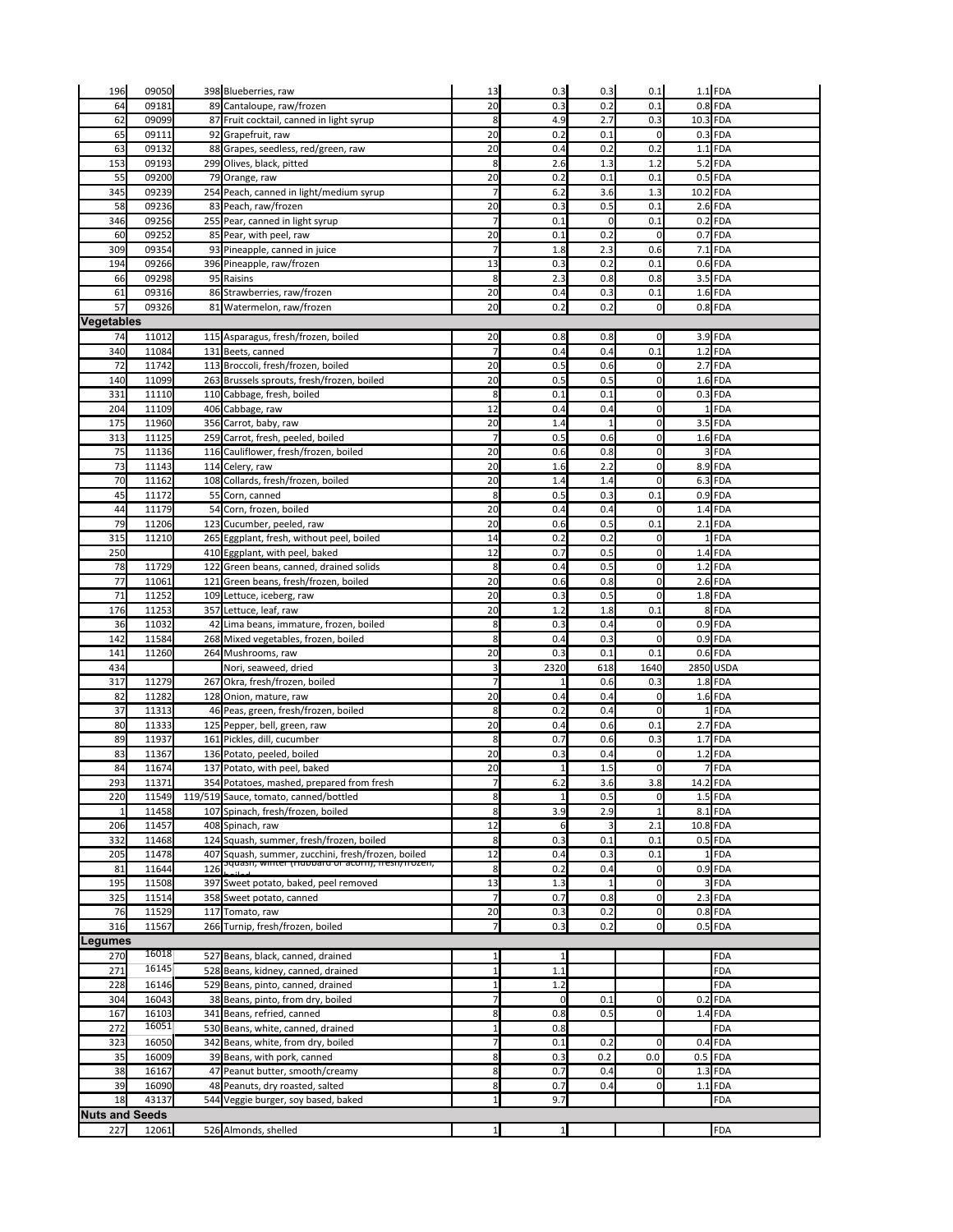| 168                               | 12537 |          | 343 Seeds, sunflower, shelled, salted, roasted       | 8 <sup>1</sup> | 0.3  | 0.4                      | $\overline{0}$ |           | $0.9$ FDA     |
|-----------------------------------|-------|----------|------------------------------------------------------|----------------|------|--------------------------|----------------|-----------|---------------|
| 201                               | 12155 |          | 403 Walnuts, shelled                                 | 13             | 0.6  | 0.5                      | $\overline{0}$ |           | $1.7$ FDA     |
| <b>Beverages including Juices</b> |       |          |                                                      |                |      |                          |                |           |               |
| 110                               | 14003 |          | 198 Alcohol, beer                                    | 8              | 0.9  | 0.6                      | 0.2            |           | $2.1$ FDA     |
| 207                               | 14051 |          | 500 Alcohol, distilled, vodka                        |                | 0.1  |                          |                |           | <b>FDA</b>    |
| 248                               |       |          | 200 Alcohol, distilled, whiskey/scotch               |                | 0.1  |                          |                |           | <b>FDA</b>    |
|                                   | 14084 | 199/501/ |                                                      | 9              |      |                          | 0.9            |           |               |
| 342                               |       | 502      | Alcohol, wine, red/white                             |                | 1.6  | 0.8                      |                |           | $3.3$ FDA     |
| 210                               | 14091 |          | 503 Beverage, almond, shelf stable                   |                | 0.3  | 0.3                      | 0.1            |           | 0.9 FDA/USDA  |
| 211                               | 14090 |          | 504 Beverage, coconut water                          |                | 0.5  |                          |                |           | <b>FDA</b>    |
| 212                               | 14060 |          | 505 Beverage, energy                                 |                | 0.2  |                          |                |           | <b>FDA</b>    |
| 213                               | 16222 |          | 506 Beverage, soy, shelf stable                      | 4              | 0.6  | 0.3                      | 0.3            |           | 0.9 FDA/USDA  |
| 445                               |       |          | Beverage, soy, shelf stable (with seaweed or         |                | 4.9  | 2.9                      | 2.9            |           | 6.9 FDA/USDA  |
|                                   |       |          | seaweed derivative)                                  |                |      |                          |                |           |               |
| 264                               |       |          | 507 Beverage, sports                                 |                |      |                          |                |           | <b>FDA</b>    |
| 374                               | 14164 |          | Beverage, chocolate malt powder, prepared with       |                | 28.1 |                          |                |           | <b>USDA</b>   |
|                                   |       |          | 1% milk, fortified                                   |                |      |                          |                |           |               |
| 108                               | 14416 |          | 194 Carbonated beverage, cola, low-calorie           | 8              | 0.3  | 0.2                      | $\mathbf 0$    |           | $0.6$ FDA     |
| 106                               | 14148 |          | 191 Carbonated beverage, cola, regular               | 8              | 0.2  | 0.2                      | $\mathbf 0$    |           | $0.5$ FDA     |
| 320                               | 14144 |          | 306/508 Carbonated beverage, fruit-flavored          | 8              | 0.1  | 0.2                      | $\mathbf 0$    |           | $0.5$ FDA     |
| 155                               | 14209 |          | 305 Coffee, brewed from ground                       | 8              | 0.2  | 0.1                      | 0.1            |           | $0.3$ FDA     |
| 13                                | 14201 |          | 381 Coffee, decaffeinated, from ground               |                | 0.2  | 0.1                      | 0.1            |           | $0.4$ FDA     |
| 173                               | 14242 |          | 351 Cranberry juice cocktail, canned/bottled         | 8              | 0.2  | 0.3                      | $\mathbf 0$    |           | $0.8$ FDA     |
| 156                               | 14651 |          | 307 Fruit drink (5% - 25% juice), canned/bottled     | 8              | 0.6  | 0.2                      | 0.3            |           | $0.9$ FDA     |
| 107                               | 14541 |          | 193 Fruit drink from powder, reconstituted           | 8              | 0.1  | 0.2                      | $\mathbf 0$    |           | $0.5$ FDA     |
| 68                                | 09400 |          | 99 Juice, apple, bottled                             | 8              | 0.5  | 0.6                      | $\mathbf 0$    |           | $1.9$ FDA     |
| 172                               | 09444 |          | 350 Juice, fruit blend (100% juice), canned/bottled  | 8              | 0.7  | 0.3                      | 0.4            |           | $1.2$ FDA     |
| 138                               | 09130 |          | 257 Juice, grape, bottled                            | 8              | 0.3  | 0.2                      | 0.1            |           | $0.8$ FDA     |
| 69                                | 09123 |          | 100 Juice, grapefruit, bottle/carton                 | 8              | 0.6  | 0.3                      | 0.3            |           | $1.2$ FDA     |
| 225                               | 09152 |          | 524 Juice, lemon, bottled                            |                | 3.2  |                          |                |           | FDA           |
| 174                               | 09207 |          | 352 Juice, orange, bottle/carton                     | 8              | 10.1 | 8.2                      | 1.7            |           | 24.2 FDA      |
| 338                               | 09209 | 98       | Juice, orange, from frozen concentrate,              |                | 0.4  | 0.2                      | 0.2            |           | $0.7$ FDA     |
| 137                               | 09409 |          | 256 Juice, pineapple, canned                         | 8              | 0.3  | 0.2                      | $\mathbf 0$    |           | $0.6$ FDA     |
| 339                               | 09294 |          | 103 Juice, prune, bottled                            |                | 1.3  | 1.3                      | 0.4            |           | $3.2$ FDA     |
| 314                               | 11886 |          | 261 Juice, tomato, bottled                           | 7              | 1.1  | 0.3                      | 0.7            |           | $1.4$ FDA     |
| 226                               | 11578 |          | 525 Juice, tomato-vegetable, bottled                 |                | 0.4  |                          |                |           | <b>FDA</b>    |
|                                   |       |          |                                                      |                |      |                          |                |           |               |
| 310                               | 14293 |          | 105 Lemonade, from frozen concentrate, reconstituted |                | 0.1  | 0.1                      | 0              |           | $0.2$ FDA     |
|                                   |       |          | Meal replacement, liquid, ready to drink (RTD),      |                |      |                          |                |           |               |
| 322                               |       | 331/509  | assorted flavors                                     | 8              | 43.8 | 44.9                     | 18.2           | 142.7 FDA |               |
| 215                               | 14066 |          | 510 Powder, protein                                  |                | 75.8 |                          |                |           | <b>FDA</b>    |
| 109                               | 14355 |          | 197 Tea, brewed from tea bag                         | 8              | 0.1  | 0.1                      | $\mathbf 0$    |           | $0.4$ FDA     |
| 14                                | 14352 |          | 382 Tea, decaffeinated, brewed from tea bag          |                | 0.1  | 0.1                      | $\mathbf 0$    |           | $0.2$ FDA     |
| 184                               | 14555 |          | 380 Water, mineral/spring, bottled                   | 20             | 0.3  | 0.2                      | $\mathbf 0$    |           | $0.7$ FDA     |
| 439                               | 14411 |          | Water, tap, drinking <sup>1</sup>                    | 40             | 1.1  | $\overline{\phantom{a}}$ | $\overline{0}$ |           | 10.9 USDA     |
| <b>Seafood</b>                    |       |          |                                                      |                |      |                          |                |           |               |
| 389                               | 15141 |          | Crustaceans, crab, blue, canned                      | 3              | 37.8 | 12.4                     | 27.3           |           | $51.5$ USDA   |
|                                   |       |          |                                                      |                |      |                          |                |           |               |
| 390                               | 15148 |          | Crustaceans, lobster, northern, cooked, moist heat   | 3              | 185  | 44                       | 139            |           | 226 USDA      |
| 391                               | 15149 |          | Crustaceans, shrimp, mixed species, raw              | 9              | 14.7 | 10.7                     | 7.4            |           | 38.5 USDA     |
| 132                               | 15151 | 244      | crustaceans, smimip, precooked, silen removed, no    | 24             | 15.4 | 11.6                     | 3.4            |           | 54.8 FDA/USDA |
| 33                                | 15027 |          | 34 Fish sticks or patty, frozen, oven-cooked         | 12             | 68.7 | 29.5                     | 25.2           |           | 134 FDA/USDA  |
| 165                               | 15235 |          | 339 Fish, catfish, pan-cooked with oil               | 20             | 4.2  | 1.9                      | 1.4            |           | $8.1$ FDA     |
| 186                               | 15192 |          | 387 Fish, cod, baked                                 | 13             | 186  | 70                       | 95             |           | 327 FDA       |
| 375                               | 15019 |          | Fish, cod, Pacific, raw                              |                | 131  | 68                       | 51             |           | 241 USDA      |
| 376                               | 15028 |          | Fish, flatfish (flounder and sole species), raw      | 4              | 14.3 | 3.9                      | 10.8           |           | 19.9 USDA     |
| 377                               | 15033 |          | Fish, haddock, raw                                   |                | 227  | 88                       | 138            |           | 314 USDA      |
| 378                               | 15036 |          | Fish, halibut, Atlantic and Pacific, raw             | 5              | 8    | 1.3                      | 7.4            |           | $10.3$ USDA   |
| 379                               | 15057 |          | Fish, ocean perch, Atlantic, raw                     | 4              | 9.3  | 2.2                      | 7.4            |           | $11.5$ USDA   |
| 396                               | 15266 |          | Fish, pollock, Alaska, raw                           | $\overline{3}$ | 43.5 | 8.7                      | 37.4           |           | 53.5 USDA     |
| 380                               | 15070 |          | Fish, rockfish, Pacific, mixed species, raw          | 3              | 14   | 4.8                      | 10.7           |           | $19.5$ USDA   |
| 421                               | 35171 |          | Fish, salmon, chum, dried (Alaska Native)            | $1\vert$       | 38.4 |                          |                |           | <b>USDA</b>   |
| 395                               | 15260 |          | Fish, salmon, pink, canned, drained solids           | $\overline{2}$ | 15.3 | 7.4                      | 10             |           | 20.5 USDA     |
| 381                               | 15083 |          | Fish, salmon, pink, raw                              | 5              | 26.2 | 15.7                     | 11.8           |           | 49.7 USDA     |
| 384                               | 15087 |          | Fish, salmon, sockeye, canned, drained solids        | $\mathbf{1}$   | 22   |                          |                |           | <b>USDA</b>   |
| 382                               | 15085 |          | Fish, salmon, sockeye, raw                           | $\overline{2}$ | 14.3 | 3.8                      | 11.6           |           | 17 USDA       |
| 158                               | 15237 |          | 318 Fish, salmon, steaks/fillets, baked              | 10             | 16.5 | 8.6                      | 3.8            |           | 27.8 FDA/USDA |
| 422                               | 35184 |          | Fish, smelt, dried (Alaska Native)                   | 1              | 216  |                          |                |           | <b>USDA</b>   |
| 371                               |       |          | Fish, swai, cooked                                   | $\overline{2}$ | < 10 |                          |                |           | <b>USDA</b>   |
| 385                               | 15110 |          | Fish, swordfish, raw                                 | 4              | 19.5 | 3.8                      | 16.4           |           | 24.9 USDA     |
| 187                               | 15262 |          | 388 Fish, tilapia, baked                             | 13             | 4.6  | 1.5                      | 2.5            |           | 8.7 FDA       |
| 386                               | 15115 |          | Fish, trout, rainbow, wild, raw                      | 1              | < 10 |                          |                |           | <b>USDA</b>   |
| 166                               | 15121 |          | 340 Fish, tuna, canned in water, drained             | 13             | 8.5  | 1.8                      | 6.6            |           | 11.9 FDA/USDA |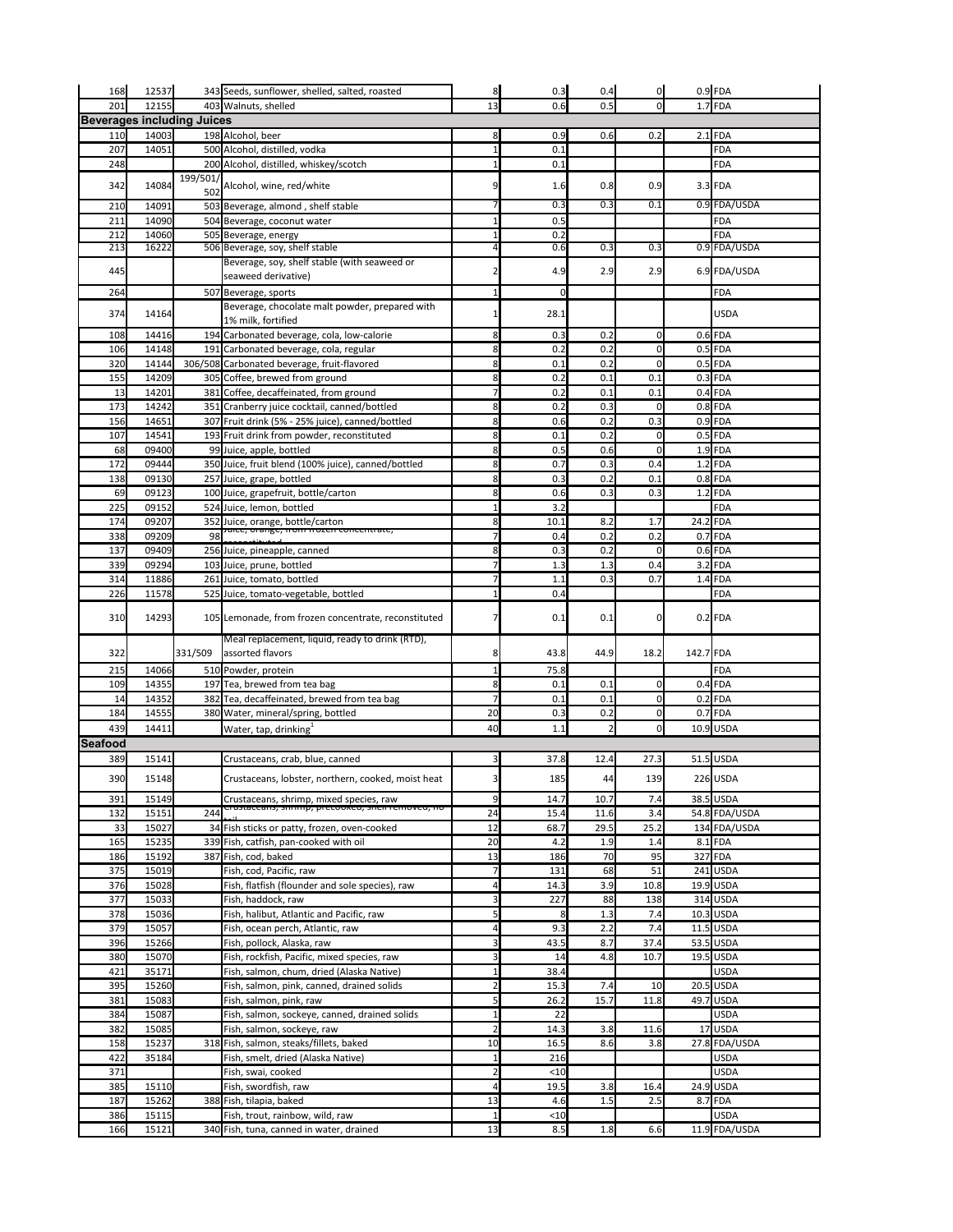| 388                   | 15118          |       | Fish, tuna, fresh, bluefin, cooked, dry heat                                           |                | 23         | 4.4  | 17.5           |            | $28.1$ USDA             |
|-----------------------|----------------|-------|----------------------------------------------------------------------------------------|----------------|------------|------|----------------|------------|-------------------------|
| 387                   | 15117          |       | Fish, tuna, fresh, bluefin, raw                                                        | Δ              | 17.6       | 5.9  | 11.5           |            | $25.5$ USDA             |
| 420                   | 35091          |       | Fish, whitefish, broad, including head, eyes, cheeks                                   |                | 33.6       |      |                |            | <b>USDA</b>             |
|                       |                |       | and soft bones (Alaska Native), raw<br>iviunusis, ciam, mixeu species, canneu, uranieu |                |            |      |                |            |                         |
| 392                   | 15160          |       |                                                                                        |                | 66.5       | 9.1  | 57.9           |            | 78 USDA                 |
| 393                   | 15169          |       | Mollusks, oyster, eastern, wild, cooked, moist heat                                    |                | 109.1      | 25.6 | 81.4           |            | 132 USDA                |
|                       |                |       |                                                                                        |                |            |      |                |            |                         |
| 394                   | 15172          |       | Mollusks, scallop, mixed species, raw                                                  |                | < 10       |      |                |            | <b>USDA</b>             |
| Grains <sup>2</sup>   |                |       |                                                                                        |                |            |      |                |            |                         |
| 16<br>53              | 20081<br>20110 |       | 900 Flour, white, all-purpose<br>69 Noodles, egg, enriched, boiled                     | 8              | 2.4<br>3.5 | 1.2  | 1.7            |            | <b>FDA</b><br>$4.9$ FDA |
|                       |                |       | Pasta, enriched, boiled in water with iodized salt                                     |                |            |      |                |            |                         |
| 347                   | 20321          |       | using amount per pasta label                                                           |                | 28.9       |      | 27.7           |            | 30.1 USDA               |
| 232                   | 20134          |       | 539 Pasta, rice noodles, cooked                                                        |                | 1.5        |      |                |            | <b>FDA</b>              |
| 171                   | 20121          |       | 347 Pasta, spaghetti, enriched, boiled                                                 | 8              | 0.1        | 0.2  | $\mathbf 0$    |            | $0.4$ FDA               |
| 233                   | 20125          |       | 540 Pasta, whole wheat, cooked                                                         |                | 0.6        |      |                |            | <b>FDA</b>              |
| 223                   | 20137          |       | 522 Quinoa, cooked                                                                     |                | 1.1        |      |                |            | FDA                     |
| 200                   | 20041          |       | 402 Rice, brown, cooked                                                                | 13             | 0.6        | 0.4  | $\overline{0}$ |            | $1.6$ FDA               |
| 40                    | 20051          |       | 50 Rice, white, enriched, cooked                                                       | 19             | 0.5        | 0.3  | 0              |            | $1.1$ FDA               |
| <b>Cereals</b>        |                |       |                                                                                        |                |            |      |                |            |                         |
| 254                   |                |       | 74 Cereal, bran with raisins                                                           | 8              |            | 0.4  | 0.6            |            | $1.7$ FDA               |
| 253                   |                |       | 71 Cereal, corn flakes                                                                 | 8              | 0.2        | 0.4  | 0              |            | $1.2$ FDA               |
| 43                    | 08091          |       | 53 Cereal, corn/hominy grits, enriched, cooked                                         | 8              |            | 0.1  | $\Omega$       |            | $0.2$ FDA               |
| 42                    | 08169          |       | 52 Cereal, cream of wheat (farina), enriched, cooked                                   |                | 0.2        | 0.5  | $\overline{0}$ |            | $1.3$ FDA               |
|                       |                |       |                                                                                        |                |            |      |                |            |                         |
| 255                   |                |       | 75 Cereal, crisped rice                                                                | 8              | 0.4        | 0.3  | $\overline{0}$ |            | $0.8$ FDA               |
| 306                   |                |       | Cereal, fruit-flavored, sweetened <sup>3</sup>                                         |                | 0.7        | 0.5  | 0.2            |            | 1.5 FDA/USDA            |
| 266                   |                |       | 512 Cereal, granola                                                                    |                | 10.8       |      |                |            | <b>FDA</b>              |
| 308                   |                |       | 76 Cereal, granola with raisins                                                        |                | 14.2       |      | 9.4            | $20.2$ FDA |                         |
| 256                   |                |       | 77 Cereal, oat ring                                                                    | ଧ              | 0.9        | 0.3  | 0.4            |            | $1.2$ FDA               |
| 267                   |                |       | 513 Cereal, oat ring, honey                                                            |                | 1.5        |      |                |            | <b>FDA</b>              |
| 41                    | 08121          |       | 51 Cereal, oatmeal, plain, cooked                                                      | 8              | 0.3        | 0.4  | $\mathbf 0$    |            | $1.1$ FDA               |
| 307                   |                |       | 73 Cereal, shredded wheat                                                              |                | 0.1        | 0.2  | 0              |            | $0.6$ FDA               |
| 268<br>269            |                |       | 514 Cereal, shredded wheat, frosted<br>515 Cereal, whole wheat, cooked                 |                | 0.9<br>0.5 |      |                |            | FDA<br><b>FDA</b>       |
|                       |                |       |                                                                                        |                |            |      |                |            |                         |
|                       |                |       |                                                                                        |                |            |      |                |            |                         |
| <b>Baked Products</b> |                |       |                                                                                        |                |            |      |                |            |                         |
| 133                   | 18002          |       | 249 Bagel, plain, toasted                                                              | 21             | 1.5        |      | 0              |            | 9.3 FDA/USDA            |
| 305                   | 18015          |       | 61 Biscuits, refrigerated-type, baked                                                  | 8              | 3.2        | 2.3  | 0.7            |            | 7.4 FDA/USDA            |
| 344                   | 28397          |       | 248 Bread, multigrain <sup>4</sup>                                                     |                | 1.8        |      | $\mathbf 0$    |            | $4.4$ FDA               |
| 337                   | 18060          |       | 64 Bread, rye                                                                          |                | 0.6        | 0.3  | 0              |            | $0.9$ FDA               |
| 199                   | 18350          |       | 401 Bread, white roll/bun (hamburger/hotdog) <sup>5</sup>                              | 8              | 2.2        |      | $\Omega$       |            | 9.5 FDA/USDA            |
| 442                   | 18350*         | 401*  | Bread, white roll/bun (hamburger/hotdog), with                                         | 11             | 1196       | 292  | 828            |            | 1730 FDA/USDA           |
|                       |                |       | iodate dough conditioner                                                               |                |            |      |                |            |                         |
| 46                    | 18069          |       | 58 Bread, white, enriched, pre-sliced <sup>6</sup>                                     | 12             | 1.9        | 2.5  | 0              |            | 9.5 FDA/USDA            |
| 440                   | 18069*         | 58*   | Bread, white, enriched, pre-sliced, with iodate                                        | 13             | 639        | 210  | 388            |            | 1180 FDA/USDA           |
|                       |                |       | dough conditioner                                                                      |                |            |      |                |            |                         |
| 48                    | 18075          |       | 62 Bread, whole-wheat, commercially prepared <sup>7</sup>                              | 13             | 2.8        | 2.3  | 0.7            |            | $9.5$ FDA               |
| 441                   | 18075*         | $62*$ | Bread, whole-wheat, commercially prepared, with<br>iodate dough conditioner            |                | 618        | 244  | 357            |            | 1010 FDA/USDA           |
| 15                    | 18079          |       | 903 Breadcrumbs                                                                        |                | 180        |      |                |            | <b>FDA</b>              |
| 170                   | 18362          |       | 345 Breakfast tart/toaster pastry <sup>8</sup>                                         |                |            |      | $\Omega$       |            | $5.4$ FDA               |
| 146                   | 18151          |       | 291 Brownie, commercially prepared                                                     |                | 10.5       | 13.4 | 0.9            |            | 42.2 FDA                |
|                       |                |       | Cake, chocolate with chocolate icing, commercially                                     |                |            |      |                |            |                         |
| 99                    | 18096          | 178   | prepared                                                                               | 19             | 7.6        |      | 4.1            | 10.9 FDA   |                         |
| 263                   |                | 369   | Care, <del>writte with writte icing, commercially</del>                                | 18             | 17.4       | 19   | 4.6            | 72.1 FDA   |                         |
|                       |                |       | Cake, yellow with chocolate frosting, commercially                                     |                |            |      |                |            |                         |
| 399                   | 18140          |       | prepared                                                                               |                | 8.3        | 1.5  | 7.4            |            | 10 USDA                 |
| 185                   | 18964          |       | 386 Cinnamon roll, from package, iced                                                  | 15             | 5.1        | 2.9  | 1.3            | 11.6 FDA   |                         |
| 100                   | 18160          |       | 183 Cookies, from package, chocolate chip                                              | 9              | 1.4        | 0.9  | 0.2            |            | 2.7 FDA/USDA            |
| 101                   | 18166          |       | 184 Cookies, from package, sandwich with crème filling                                 | 8              | 0.5        | 0.4  | $\overline{0}$ |            | $1.1$ FDA               |
| 147                   | 18204          |       |                                                                                        | 6              | 5.6        | 2.3  | 2.5            |            | 8.9 FDA                 |
| 47                    | 18024          |       | 292 Cookies, from package, sugar <sup>11</sup><br>60 Cornbread, homemade               | 8              | 21.5       | 6.4  | 12.3           |            | 31 FDA                  |
|                       |                |       | Cornbread, from dry mix, prepared with 2% milk,                                        |                |            |      |                |            |                         |
| 398                   | 18023          |       | margarine, and eggs                                                                    |                | 16.7       |      |                |            | <b>USDA</b>             |
| 136                   | 18229          |       | 252 Crackers, butter-type                                                              | 8              | 0.6        | 0.7  | $\overline{0}$ |            | $2$ FDA                 |
| 229                   | 18214          |       | 531 Crackers, cheese, regular                                                          | $\overline{2}$ | 14.3       |      | 10.3           |            | 18.3 FDA/USDA           |
| 135                   | 18173          |       | 251 Crackers, graham                                                                   | 8              | 0.9        | 0.5  | 0.3            |            | $1.5$ FDA               |
| 51                    | 18228          |       | 66 Crackers, saltine                                                                   | 8              | 0.5        | 0.3  | $\overline{0}$ |            | $0.8$ FDA               |
| 145                   | 18248          |       | 290 Doughnut, cake-type, plain, commercially prepared                                  | 8              | 17.4       | 16   | 5.1            | 41.2 FDA   |                         |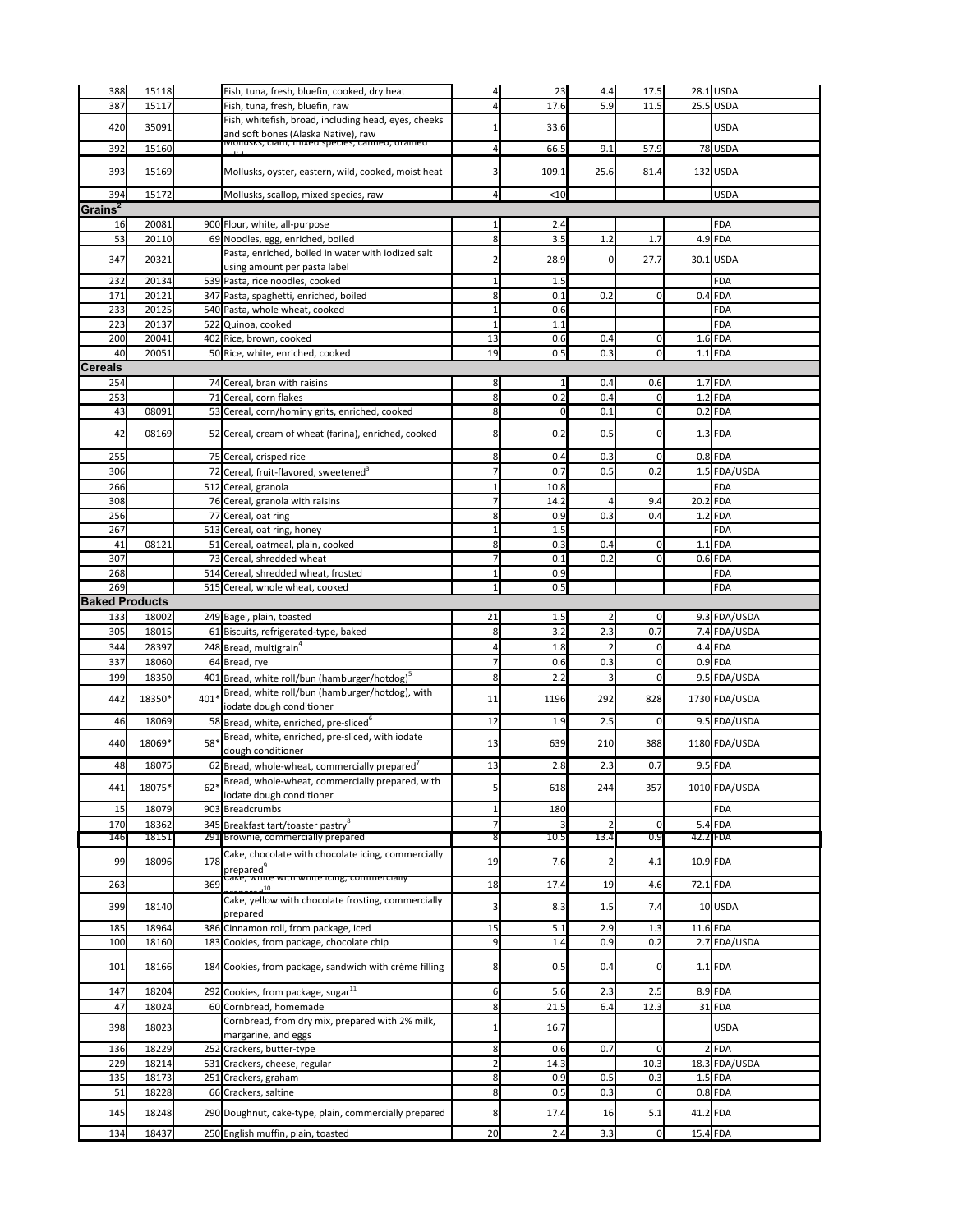| 50                       | 18274          |     | 65 Muffin, blueberry, commercially prepared                                           | 20             | 12.9         | 5.8         | 8                  |            | 34.5 FDA               |
|--------------------------|----------------|-----|---------------------------------------------------------------------------------------|----------------|--------------|-------------|--------------------|------------|------------------------|
| 169                      | 18936          |     | 344 Pancakes, frozen, heated                                                          | 10             | 6.8          | 1.9         | 3.2                |            | 10.4 FDA/USDA          |
| 234                      | 18335          |     | 541 Pie crust, commercially prepared                                                  | $\mathbf{1}$   | 1.3          |             |                    |            | <b>FDA</b>             |
| 102                      | 18443          |     | 185 Pie, apple, fresh/frozen, commercially prepared                                   | 8              | 0.6          | 0.5         | 0                  |            | $1.2$ FDA              |
| 103                      | 18326          |     | 186 Pie, pumpkin, fresh/frozen, commercially prepared                                 | 8              | 22.2         | 3.8         | 17.5               |            | 29.5 FDA               |
| 3                        | 18244          |     | 182 Sweet roll/Danish pastry                                                          | 4              |              | 1.4         | 4.4                |            | 7.7 FDA                |
| 198                      | 18363          |     | 400 Tortilla, corn                                                                    | 1              |              |             |                    |            | <b>FDA</b>             |
| 49                       | 18970          |     | 63 Tortilla, flour                                                                    | 19             | 1.1          | 0.9         | $\overline{0}$     |            | $3.5$ FDA              |
| <b>Sweets and Snacks</b> |                |     |                                                                                       |                |              |             |                    |            |                        |
| 216                      | 19919          |     | 511 Candy, fruit snacks                                                               |                | 0.4          |             |                    |            | FDA                    |
| 178                      | 19155          |     | 371 Candy bar (chocolate, nougat, and nuts)                                           | 8              | 17.1         | 3.1         | 13.5               | $21.8$ FDA |                        |
| 104                      | 19120          |     | 187 Candy bar, milk chocolate, plain                                                  | 8              | 46.8         | 4.9         | 36.8               |            | $54.1$ FDA             |
| 148<br>85                | 19107<br>19411 |     | 293 Candy, hard, assorted flavors<br>138 Chips, potato                                | 8<br>8         | 9.6          | 13.6<br>3.7 | 0.2<br>0.6         | 35.4 FDA   | $9.1$ FDA              |
| 402                      | 19412          |     | cmps, potato, maue nom uneu potatoes, cneese                                          |                | 1.5          |             |                    |            | <b>USDA</b>            |
| 52                       | 25028          |     | 67 Chips, corn/tortilla                                                               | 8              | 1.4          | 1.6         | 0.1                |            | $4.5$ FDA              |
| 105                      | 19173          |     | 190 Gelatin dessert, assorted flavors, prepared                                       | 8              | 0.5          | 0.4         | 0.1                |            | $1.4$ FDA              |
| 224                      | 19015          |     | 523 Granola bar                                                                       | $\mathbf{1}$   | 2.6          |             |                    |            | <b>FDA</b>             |
| 327                      |                |     | 370 Granola bar, with raisins                                                         | $\overline{7}$ |              | 1.6         | 0.6                |            | $4.6$ FDA              |
| 97                       | 19296          |     | 172 Honey                                                                             | 8              | 0.6          | 0.2         | 0.4                |            | $1.1$ FDA              |
| 151                      | 19300          |     | 296 Jelly, assorted flavors                                                           | 8              | 0.9          | 0.7         | 0.2                |            | $2.1$ FDA              |
| 144                      | 19283          |     | 288 Popsicle, fruit-flavored <sup>12</sup>                                            | $\overline{2}$ | 1.5          |             | 0.4                |            | $2.5$ FDA              |
| 179<br>149               | 25026<br>19047 |     | 372 Popcorn, microwave, butter-flavored<br>294 Pretzels, hard, salted                 | 8<br>8         | 0.2<br>0.7   | 0.2<br>0.4  | $\mathbf 0$<br>0.3 |            | $0.5$ FDA<br>$1.2$ FDA |
| 235                      | 19183          |     | 542 Pudding, ready-to-eat, chocolate                                                  |                | 13.3         |             |                    |            | <b>FDA</b>             |
|                          |                |     | Pudding, ready-to-eat, assorted flavors other than                                    |                |              |             |                    |            |                        |
| 326                      |                | 368 | chocolate                                                                             |                | 4.7          | 1.9         | 3                  |            | 7.6 FDA                |
| 401                      | 19193          |     | Pudding, rice, ready-to-eat                                                           |                | 27.5         |             |                    |            | <b>USDA</b>            |
| 289                      | 19097          |     | 287 Sherbet, fruit-flavored <sup>13</sup>                                             | $\mathbf{R}$   | 14.5         | 0.7         | 13.7               | $15.1$ FDA |                        |
| 330                      |                |     | 385 Sorbet, fruit-flavored                                                            |                | 1.1          | 0.6         | 0.3                |            | $1.8$ FDA              |
| 95                       | 19335<br>19348 |     | 169 Sugar, white, granulated<br>295 Syrup, chocolate                                  | 8<br>8         | 0.1<br>0.7   | 0.2<br>0.6  | $\mathbf 0$<br>0.3 |            | $0.4$ FDA<br>$2$ FDA   |
| 150<br>96                | 19129          |     | 170 Syrup, pancake                                                                    | 8              | 0.2          | 0.1         | 0.1                |            | $0.4$ FDA              |
| <b>Mixed Dishes</b>      |                |     |                                                                                       |                |              |             |                    |            |                        |
| 284                      |                |     | 269 Beef stroganoff with noodles, homemade                                            |                | 6.2          |             | 5.3                |            | $8.1$ FDA              |
| 88                       | 22906          |     | 152 Chicken potpie, frozen, heated                                                    | 8              | 3.1          |             | 1.9                |            | $4.7$ FDA              |
| 86                       | 22904          |     | 145 Chili con carne with beans, canned                                                | 8              | 2.1          | 0.6         | 1.3                |            | $2.8$ FDA              |
| 294                      | 21127          |     | 355 Coleslaw, mayonnaise-type, from grocery/deli                                      | 7              | 1.8          | 0.8         |                    |            | $2.8$ FDA              |
| 411                      | 22973          |     | Corn dogs, frozen, prepared                                                           |                | 23.7         |             |                    |            | <b>USDA</b>            |
| 6<br>418                 | 22977<br>32019 |     | 361 Lasagna with meat, frozen, heated                                                 |                | 8.4<br>10.7  | 1.1<br>3.4  | 7.4                |            | $9.8$ FDA<br>15 USDA   |
| 87                       | 22960          |     | Lasagna, cheese, frozen, unprepared<br>146 Macaroni and cheese, prepared from box mix | 15             | 19.4         | 4.4         | 11.2               |            | 28.7 FDA/USDA          |
| 291                      |                |     | 346 Macaroni salad, from grocery/deli                                                 |                | 3.2          | 1.2         | 1.9                |            | $5.3$ FDA              |
| 245                      |                |     | 148 Meatloaf, beef, homemade                                                          | 7              | 15.5         | 10.7        | 8.1                |            | 34.4 FDA               |
| 416                      | 32008          |     | - αδια ππλ, τιαδριτ τησσρουμηχοι πιαταιτιπι,                                          |                | < 10         |             |                    |            | <b>USDA</b>            |
| 417                      | 32010          |     | Pasta mix, Italian lasagna, unprepared                                                |                | 11.3         | 5.4         | 7.4                |            | $15.1$ USDA            |
| 409                      | 21505          |     | Pizza, cheese topping, thin crust, frozen, baked                                      |                | 23.3         |             | 16.2               |            | 29.3 USDA              |
| 410                      | 22971          |     | Potato salad with egg                                                                 | 5              | < 10         |             |                    |            | <b>USDA</b>            |
| 292                      |                |     | 353 Potato salad, mayonnaise-type, from grocery/deli                                  |                | 2.6          | 1.7         | 0                  |            | 5FDA                   |
| 244                      |                |     | 142 Spaghetti with meat sauce, homemade                                               | $\overline{7}$ | 1.8          | 0.6         | 1                  |            | $2.6$ FDA              |
| 438                      |                |     | Sushi, California roll                                                                | 3              | 31           | 9.5         | 20                 |            | 36.6 USDA              |
| 415                      | 32007          |     | Taquitos, frozen, beef and cheese, oven-heated                                        |                | < 10         |             |                    |            | <b>USDA</b>            |
| 414                      | 32006          |     | Taquitos, frozen, chicken and cheese, oven-heated                                     |                | < 10         |             |                    |            | <b>USDA</b>            |
| 285                      |                |     | 272 Tuna noodle casserole, homemade                                                   | 7              | 16.1         | 9.3         | 10.5               |            | 36.1 FDA               |
| 419                      | 32037          |     | Turnover, pepperoni pizza                                                             | $\mathbf{1}$   | 20.9         |             |                    |            | <b>USDA</b>            |
| <b>Fast Foods</b>        |                |     |                                                                                       |                |              |             |                    |            |                        |
| 197                      | 21142          |     | 399 Biscuits, fast food                                                               | 5 <sub>l</sub> | 10.5         | 3.9         | 6.7                |            | 16.5 FDA/USDA          |
| 10                       | 21064          | 365 | Burrito with beef, beans and cheese, from Mexican                                     | 7              | 5.4          | 2.2         | 2.7                |            | $9.8$ FDA              |
|                          |                |     | carry-out                                                                             |                |              |             |                    |            |                        |
| 162                      | 21469          |     | 336 Chicken breast, fried, with skin, fast food <sup>14</sup>                         | 18             |              | 1.5         | 2.1                |            | $6.7$ FDA              |
| 164                      | 21470          |     | 338 Chicken leg, fried, with skin, fast food                                          | 20             | 2.4          | 0.7         |                    |            | $3.8$ FDA              |
| 131                      | 21229          |     | 241 Chicken nuggets, fast food                                                        | 20             | 1.9          | 1.4         | 0.5                |            | $7.3$ FDA              |
| 303<br>193               | 01110<br>01111 |     | Milk shake, chocolate, fast food<br>394 Milk shake, vanilla, fast food                | 7<br>13        | 35.3<br>35.9 | 9.4<br>6.8  | 22.6<br>21.7       |            | 45.4 FDA<br>45.3 FDA   |
|                          |                |     | Pizza, cheese and pepperoni, regular crust, from                                      |                |              |             |                    |            |                        |
| 318                      | 21302          | 281 | pizza carry-out                                                                       | 11             | 11.7         | 4.4         | 7.1                |            | 19.6 FDA/USDA          |
| 202                      | 21299          |     | 404 Pizza, cheese, fast food                                                          | 15             | 12.6         | 2.9         | 7.3                |            | 17.3 FDA/USDA          |
| 435                      |                |     | Pizza, crust only, fast food                                                          | $\overline{9}$ | < 10         |             |                    |            | <b>USDA</b>            |
| 408                      | 21484          |     | Pizza, with sausage topping, regular crust, fast food                                 | 1              | 13.2         |             |                    |            | <b>USDA</b>            |
|                          |                |     |                                                                                       |                |              |             |                    |            |                        |